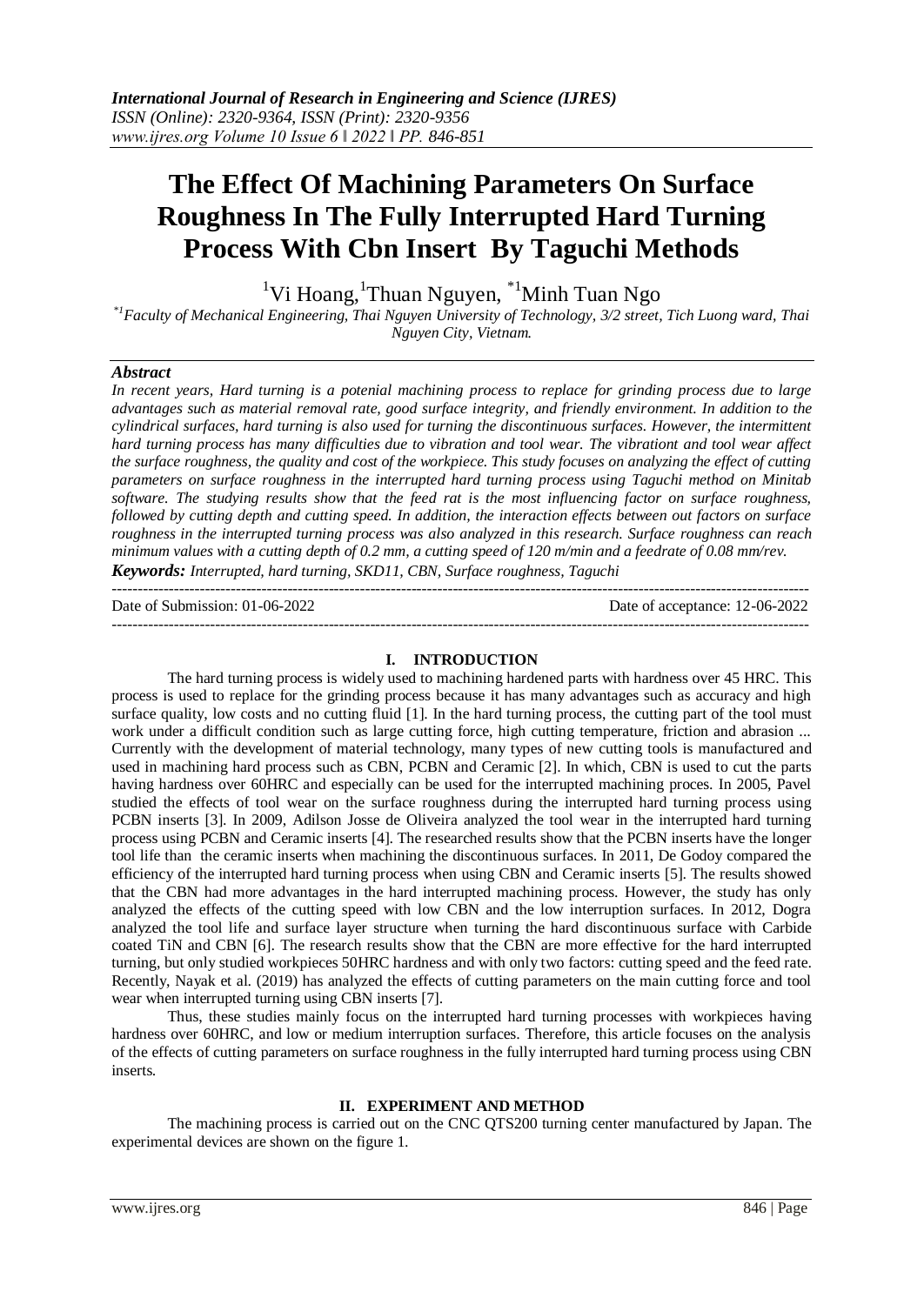The cutting tool is the CBN 7525 inserts of Sandvik manufactured, with the code according to ISO CNGA120412S01530B, as shown in Figure 1C. CBN 7525 contains 90% of fine CBN, commonly used in machining gray cast iron and interrupted surfaces.



a, *CNC QTS200 turning center b, Workpiece*









*c, CBN inserts d, Roughness gause Figure1. Experimental setup*

In the study, the workpieces are made by SKD11 steel with chemical composition as in Table 1. This is a steel grade according to Japan's JIS standard, which is commonly used for high-wear parts. SKD 11 steel has many good properties such as smooth machined surface, high wear resistance, good permeability and low quenching stress. These trials uses 60mm x 100mm cylindrical SKD11 steel which has been heat treated to a hardness of 60HRC and has 6 slots on the cylinder surface as shown in Figure 1b. During the machining process, the surface roughness is measured by a Mitutoyo SJ-210 roughness gauge – Japan (as shown in Figure 1.d).

| Table 1. Chemical composition of SKD11 steel |            |    |    |          |  |                                                    |
|----------------------------------------------|------------|----|----|----------|--|----------------------------------------------------|
| $\mathcal{C}$                                | $\vert$ Si | Mn | Cr | $MO$ $V$ |  | $\mathsf{F}$ e                                     |
|                                              |            |    |    |          |  | 1.63   0.25   0.45   11.89   0.89   0.37   Balance |

The study used Taguchi method to analyze the influence of technological parameters on surface roughness value in the interrupted hard turning proces. Based on the proposal of the cutting tool manufacturer and the results of previous publications, the study selected the initial set of survey parameters as in Table 2. With survey parameters with cutting speed (V), feed rate (f) and depth of cut (d) have 3 levels of values, experimental design L9 was selected to analyze the influence of cutting mode parameters on output factors. From there, the experimental matrix is established as in Table 3.

| Parameters                | Units  | Levels   |      |     |
|---------------------------|--------|----------|------|-----|
|                           |        |          |      |     |
| $A - Depth$ of cut (d)    | mm     |          | 0.15 |     |
| $B$ - Cutting speed $(v)$ | m/min  | 20       | 140  | 160 |
| $C$ – Feed rate (f)       | mm/rev | ${0.08}$ | ) 10 |     |

*Table 2 input parameters and their levels*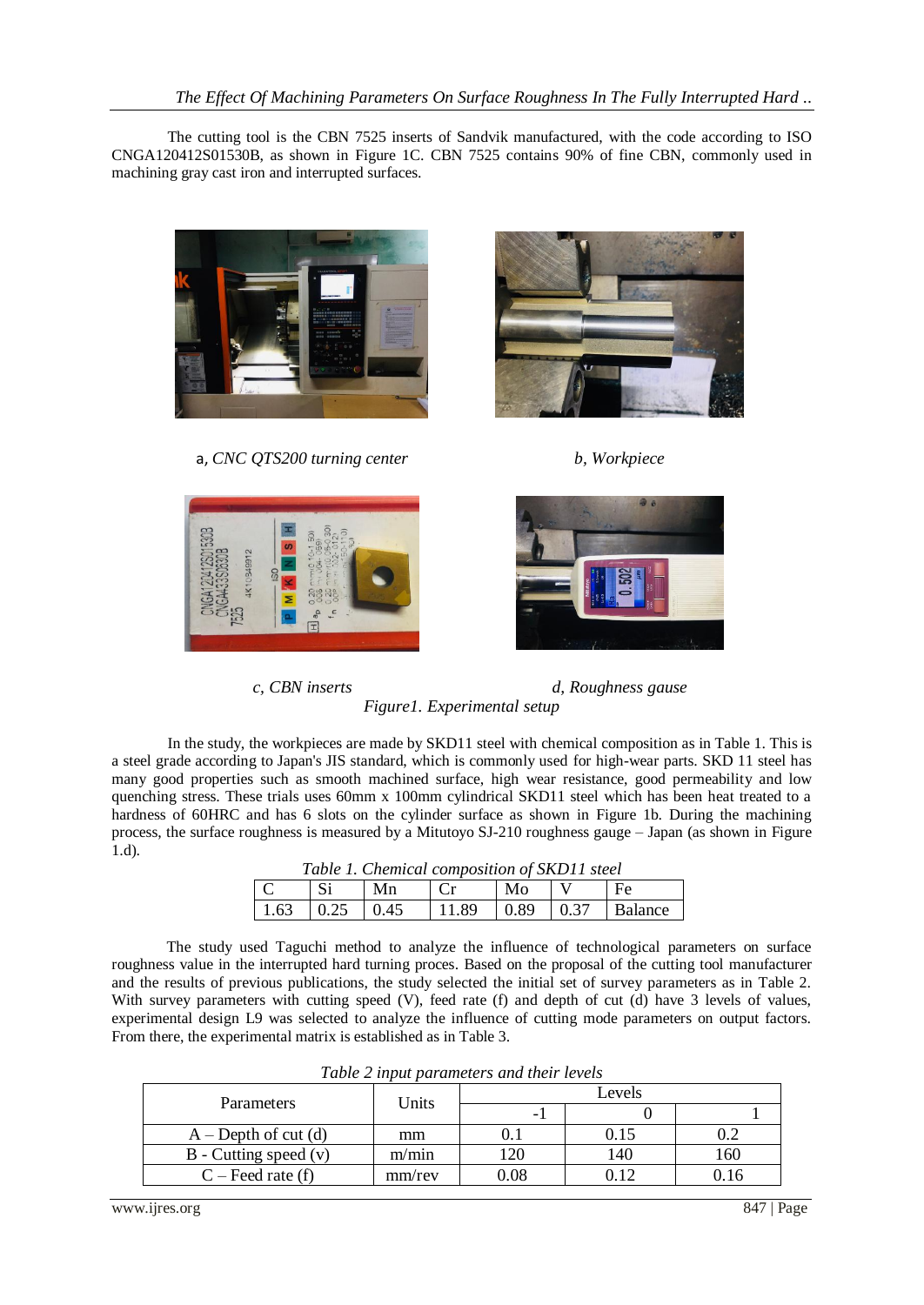# **III. RESULT AND DISCUSSION**

## **Effect of cutting parameters on surface roughness in the interrupted hard turning process**

After machining, the surface roughness value was measured with a standard length of 0.8mm and the results obtained are shown in Table 3.

| Table 3. Experimental results |          |             |              |         |
|-------------------------------|----------|-------------|--------------|---------|
| $N_{0}$ .                     | $d$ (mm) | $V$ (m/min) | $f$ (mm/rev) | Ra (µm) |
|                               | 0,1      | 120         | 0,08         | 0,405   |
| 2                             | 0,1      | 140         | 0,12         | 0,751   |
| 3                             | 0,1      | 160         | 0,16         | 1,543   |
| 4                             | 0,15     | 120         | 0,12         | 0,645   |
| 5                             | 0,15     | 140         | 0,16         | 1,46    |
| 6                             | 0,15     | 160         | 0,08         | 0,495   |
| 7                             | 0,2      | 120         | 0,16         | 0,859   |
| 8                             | 0,2      | 140         | 0,08         | 0,254   |
| 9                             | 0,2      | 160         | 0,12         | 0,387   |

Analysis of variance for surface roughness value when turning intermittent hardening of SKD11 steel is determined by Minitab software. The analysis results show that the average value of the surface roughness with different levels for each survey parameter and the order of influence of the parameters on the surface roughnes value is shown in Table 4. The results shows that the feed rate is the most influential parameter, the depth of cut is the 2nd most influential factor and the cutting speed has the 3rd most influential influence on the average value of the surfaceroughness.

*Table 4. the average value of the surface roughness and the level influence of the parameters*

| Level | $d$ (mm) | $V$ (m/min) | $f$ (mm/rev) |
|-------|----------|-------------|--------------|
|       | 0.8997   | 0.6363      | 0.3847       |
| 2     | 0.8667   | 0.8217      | 0.5943       |
| 3     | 0.5000   | 0.8083      | 1.2873       |
| Delta | 0.3997   | 0.1853      | 0.9027       |
| Rank  |          |             |              |



*Figure 2. Effect of cutting parameters on surface roughness*

The influence of the cutting parameters and their interaction on the average value of surface roughness is shown in Figures 2-3. The figure 2 show that the surface roughness reaches the smallest value when machining with a cutting depth of 0.2 mm, a cutting speed of 120m/min and a feed rate of 0.08 mm/rev. The feed rate is the most influential factor, the surface roughness value increases slowly with increasing the feed rate from 0.08 mm/rev to 0.12 mm/rev and increases rapidly as the feed rate continues to increase to 0.16 mm/rev.

Surface roughness was little changed when cutting speed was reduced from 160 m/min to 140 m/min, but decreased sharply when cutting speed was reduced to 120 m/min. The reason is that the interrupted hard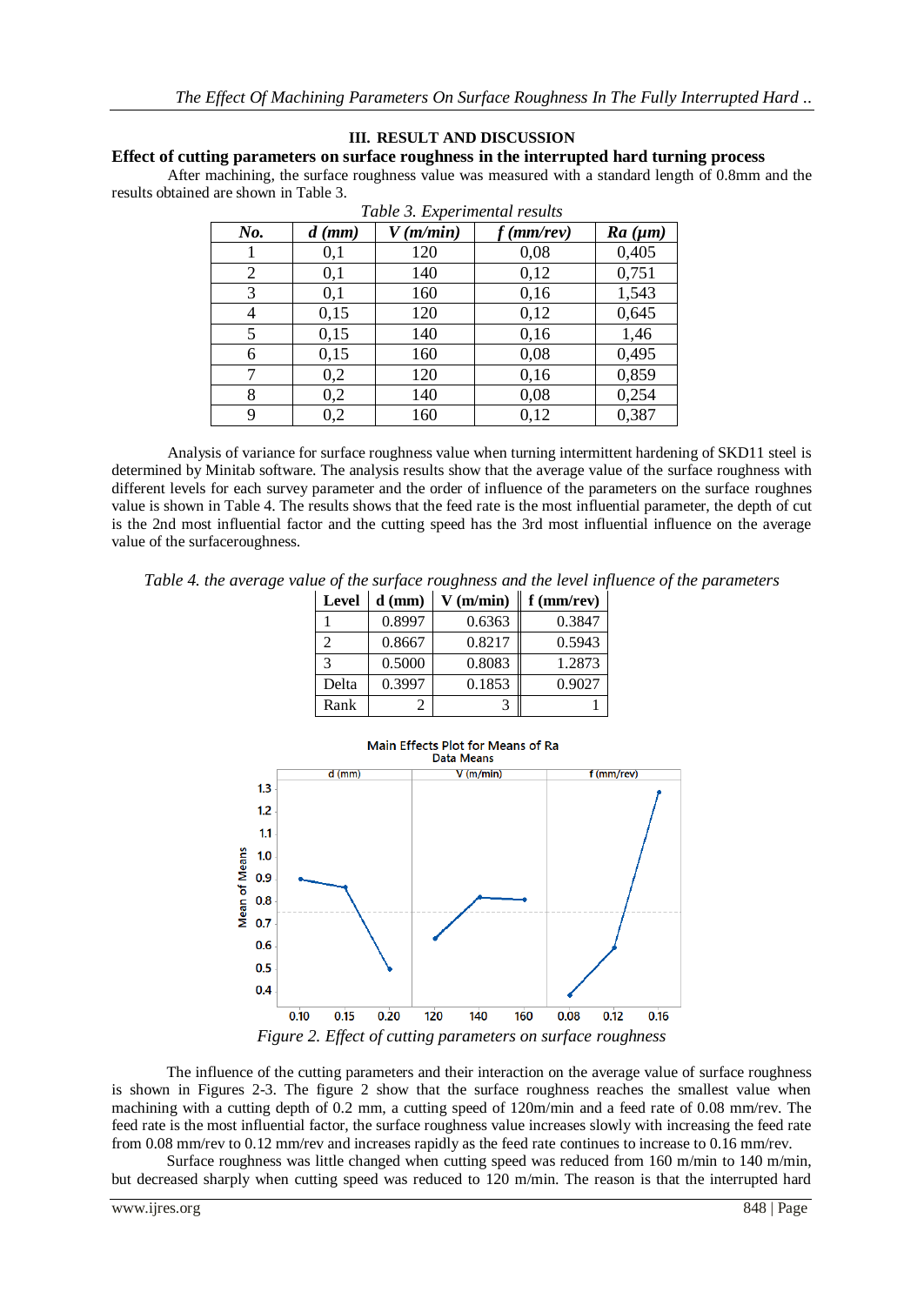turning has high velocities, and strong vibrations, and shocks occur, which causes increasing the surface roughness. With a small cutting depth, the surface roughness is little changed, but increasing the cutting depth to 0.2 mm can reduce the surface roughness. The reason is that with a small depth of cut, slippage may occur during the cutting process, increasing the surface roughness. However, increasing cutting depth can increase cutting force, cause tool wear and reduce tool life. Therefore, further studies are needed to determine the appropriate cutting parameters.



## *c, Interaction effect V\*f*

#### *Figure 3. Interaction effect of the cutting parameter on the surface roughness*

Taguchi analysis also allows to evaluate the influence of the interaction between the survey parameters on the average value of the surface roughness, as figure 3. The results show that the interaction between cutting speed and depth of cut has a great influence on the surface roughness (Figure 3a). With a small cutting depth (0.1mm), the surface roughness increases when increasing the cutting speed. With a large feed rate, the surface roughness decreases when increasing the cutting speed. This may be due to the fact that in the interrupted hard turning with a small depth of cut, slippage may occur, and the slippage increases with increasing cutting speed. The interaction between depth of cut and feedrate has less effect on surface roughness (Figure 3b). While the interaction between cutting speed and feed rate also significantly affects the surface roughness value (Figure 3c). With cutting speeds from 120 m/min to 140 m/min, the surface roughness value increases as the feed rate increases. This shows that with low cutting speed, the cause of increased surface roughness is due to geometric factors. When the cutting speed is large at 160 m/min, the surface roughness value increases again when reducing the feed rate from 0.12 mm/rev to 0.08 mm/rev. This result suggests that more slip can occur when the feed rate is reduced, which increases vibration and is the cause of increased surface roughness.

#### **Effect of cutting parameters on S/N ratio of surface roughness value in the interrupted hard turning process**

The influence of the survey parameters on the surface roughness value in the interrupted hard turning process has determined by analyzing the signal-to-noise ratio S/N for surface roughness with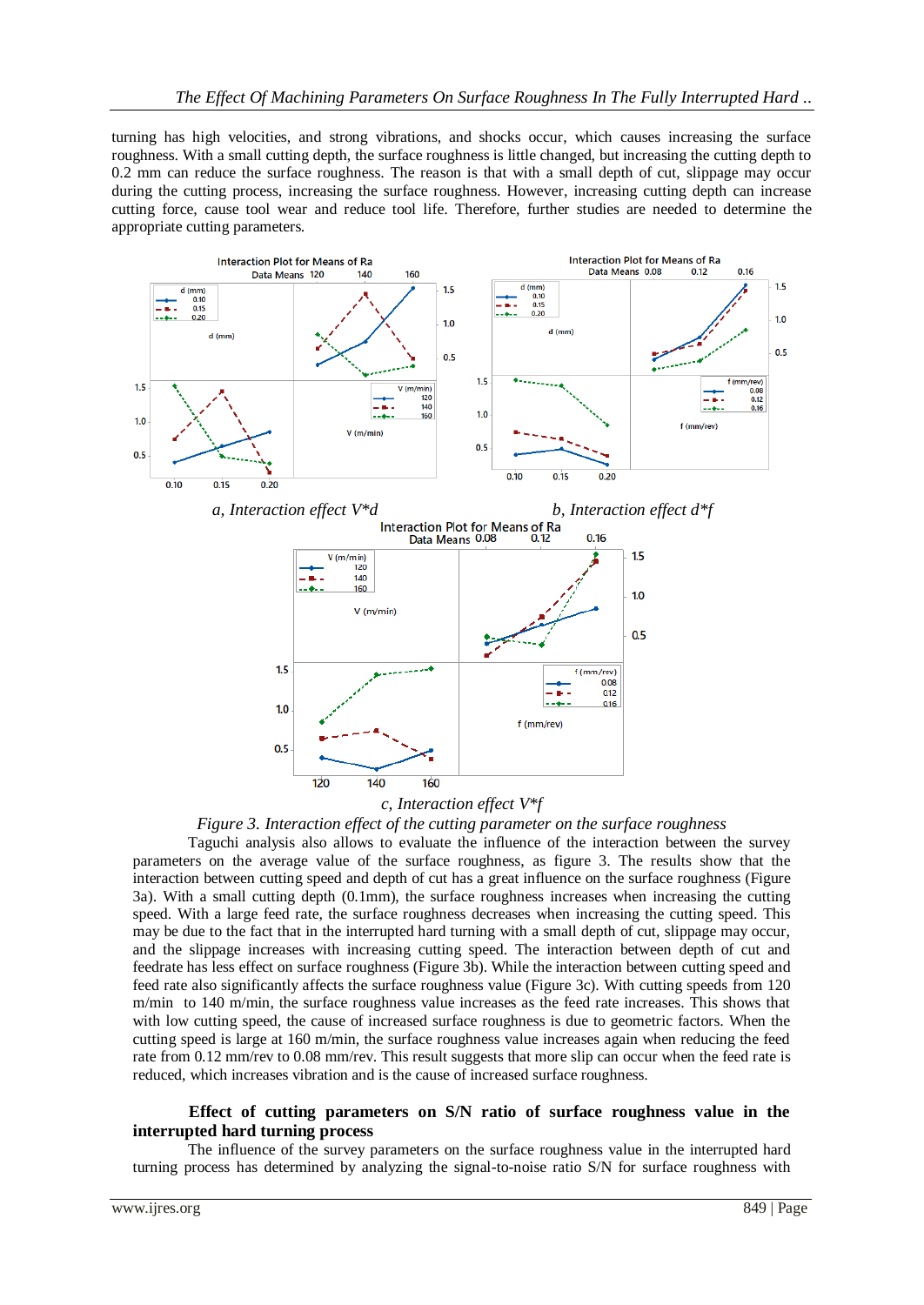Minitab software. The signal-to-noise ratio the surface roughness value is calculated at different levels for each survey parameter. The level of influence of the parameters on the S/N ratio value of the roughness value is shown in Table 5. The analysis results show that the feed rate and depth of cut have the strongest influence on the S/N ratio of the surface roughness value.

| <b>Level</b> | $d$ (mm) | $V$ (m/min) | $f$ (mm/rev) |
|--------------|----------|-------------|--------------|
|              | 2.190    | 4.327       | 8.621        |
| 2.           | 2.210    | 3.701       | 4.847        |
|              | 7.156    | 3.529       | $-1.911$     |
| Delta        | 4.966    | 0.798       | 10.532       |
| Rank         |          |             |              |

*Table 5. The level influence of the parameters on the S/N ratio*

The influence of the machining parameters on the S/N ratio of the surface roughness value is shown in Figure 4. The results show that the ratio S/N increases rapidly when the feed amount is reduced and has the greatest value with the feed amount 0.08 mm/rev. At the same time, the s/N ratio is almost unchanged when changing the cutting speed in the range from 120 m/min to 160 m/min. The S/N ratio also did not change much with increasing depth of cut from 0.1 to 0.15mm and increased rapidly with increasing depth of cut from 0.15mm to 0.20mm.





The interaction effect between the survey parameters on the S/N ratio of the surface roughness is also analyzed and shown in Figure 5. The results also show that the interaction between the machining parameters has a great influence on the S/N ratio of the surface roughness value. In particular, the interaction between cutting speed and depth of cut has the greatest influence on surface roughness, figure 5a. The results shown in Figure 5a show that the ratio S/N for roughness increases as the cutting speed decreaseswith a small cutting depth (0.01 mm). The interaction between depth of cut and feedrate has little effect on the S/N ratio for the surface roughness value (Figure 5b). While the interaction between cutting speed and feedrate has a significant effect on the S/N ratio for surface roughness.